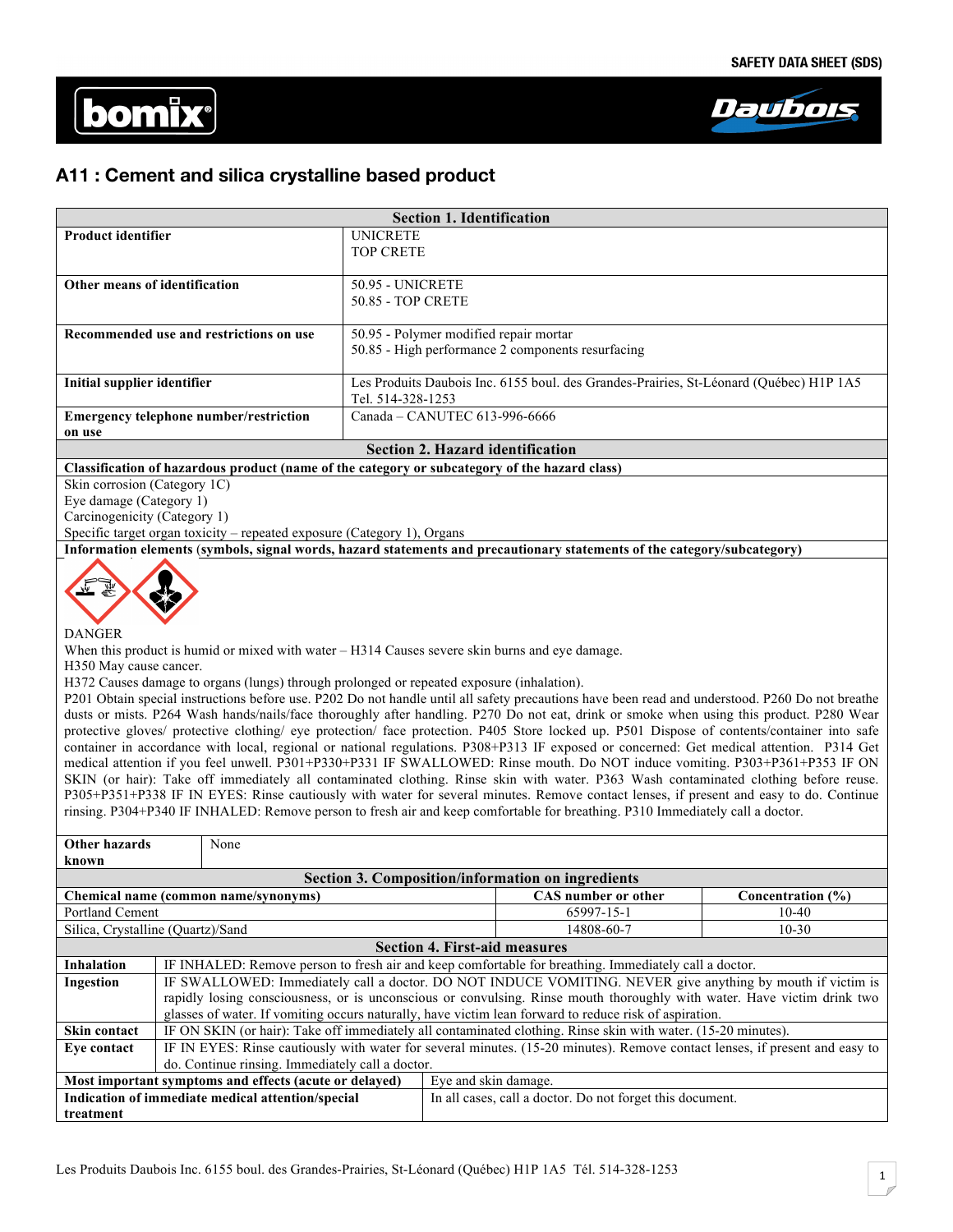



## **Section 5. Fire-fighting measures**

**Specific hazards of the hazardous product (hazardous combustion products)** 

Carbon oxides and other irritant/toxic gases and fumes.

**Suitable and unsuitable extinguishing media**

In case of fire: Use carbon dioxide, chemical powder agent and appropriate foam to extinguish surrounding products.

#### **Special protective equipment and precautions for fire-fighters**

During a fire, irritating/toxic smoke and fumes may be generated. Do not enter fire area without proper protection. Firefighters should wear proper protective equipment and self-contained breathing apparatus with full facepiece. Shield personnel to protect from venting, rupturing or bursting cans. Move containers from fire area if it can be done without risk. Water spray may be useful in cooling equipment and cans exposed to heat and flame.

## **Section 6. Accidental release measures**

## **Personal precautions, protective equipment and emergency procedures**

Restrict access to area until completion of clean-up. Ensure clean-up is conducted by trained personnel only. All persons dealing with clean-up should wear the appropriate protective equipment (See Section 8).

### **Methods and materials for containment and cleaning up**

Ventilate area of release. Stop the leak if it can be done safely. Contain and absorb any spilled liquid concentrate with inert absorbent material, then place material into a container for later disposal (see Section 13). Contaminated absorbent material may pose the same hazards as the spilled product. Notify the appropriate authorities as required.

## **Section 7. Handling and storage**

### **Precautions for safe handling**

Wear gloves/protective clothing/eye protection/face protection.

Before handling, it is very important that engineering controls are operating, and that protective equipment requirements and personal hygiene measures are being followed. People working with this chemical should be properly trained regarding its hazards and its safe use. Inspect containers for leaks before handling. Label containers appropriately. Ensure proper ventilation. Avoid breathing dust/fume/gas/mist/vapours/spray. Avoid contact with eyes, skin and clothing. Keep away from heat, sparks and flame. Avoid generating high concentrations of dusts, vapours or mists. Keep away from incompatible materials (Section 10). Keep containers closed when not in use. Empty containers are always dangerous. Refer also to Section 8.

#### **Conditions for safe storage, including any incompatibilities**

Store in a well-ventilated place. Keep container tightly closed. Keep cool. Store locked up. Store away from incompatible materials (Section 10). Inspect all incoming containers to make sure they are properly labelled and not damaged. Storage area should be clearly identified, clear of obstruction and accessible only to trained personnel. Inspect periodically for damage or leaks.

#### **Section 8. Exposure controls/Personal protection**

**Control parameters (biological limit values or exposure limit values and source of those values)** 

Exposure limits: CAS 14808-60-7 ACGIH – TLV-TWA 0.025 mg/m<sup>3</sup> & PEL-TWA 0.1 mg/m<sup>3</sup>

#### **Appropriate engineering controls**

Use under well-ventilated conditions. Local exhaust ventilation system is recommended to maintain concentrations of contaminants below exposure limits. Make emergency eyewash stations, safety/quick-drench showers, and washing facilities available in work area.

#### **Individual protection measures/personal protective equipment**

Respiratory protection is required if the concentrations are higher than the exposure limits. Use a NIOSH approved respirators if the exposure limits are unknown. Chemically protective gloves (impervious), and other protective clothing to prevent prolonged or repeated skin contact, must be worn during all handling operations. Wear protective chemical splash goggles to prevent mists from entering the eyes. Wash hands/nails/face thoroughly after handling. Do not eat, drink or smoke when using this product. Practice good personal hygiene after using this material. Remove and wash contaminated work clothing before re-use.

| Section 9. Physical and chemical properties |                      |                                  |               |
|---------------------------------------------|----------------------|----------------------------------|---------------|
| Appearance, physical state/colour           | White to gray powder | Vapour pressure                  | Not available |
| Odour                                       | Odourless            | Vapour density                   | Not available |
| <b>Odour threshold</b>                      | Not available        | <b>Relative density</b>          | Not available |
| рH                                          | >11                  | <b>Solubility</b>                | Slightly      |
| <b>Melting/freezing point</b>               | Not available        | <b>Partition coefficient -</b>   | Not available |
|                                             |                      | n-octanol/water                  |               |
| Initial boiling point/range                 | Not available        | <b>Auto-ignition temperature</b> | Not available |
| <b>Flash point</b>                          | Not available        | <b>Decomposition temperature</b> | Not available |
| <b>Evaporation rate</b>                     | Not available        | <b>Viscosity</b>                 | Not available |
| <b>Flammability</b>                         | Not available        | <b>VOC</b>                       | Not available |
| (solids and gases)                          |                      |                                  |               |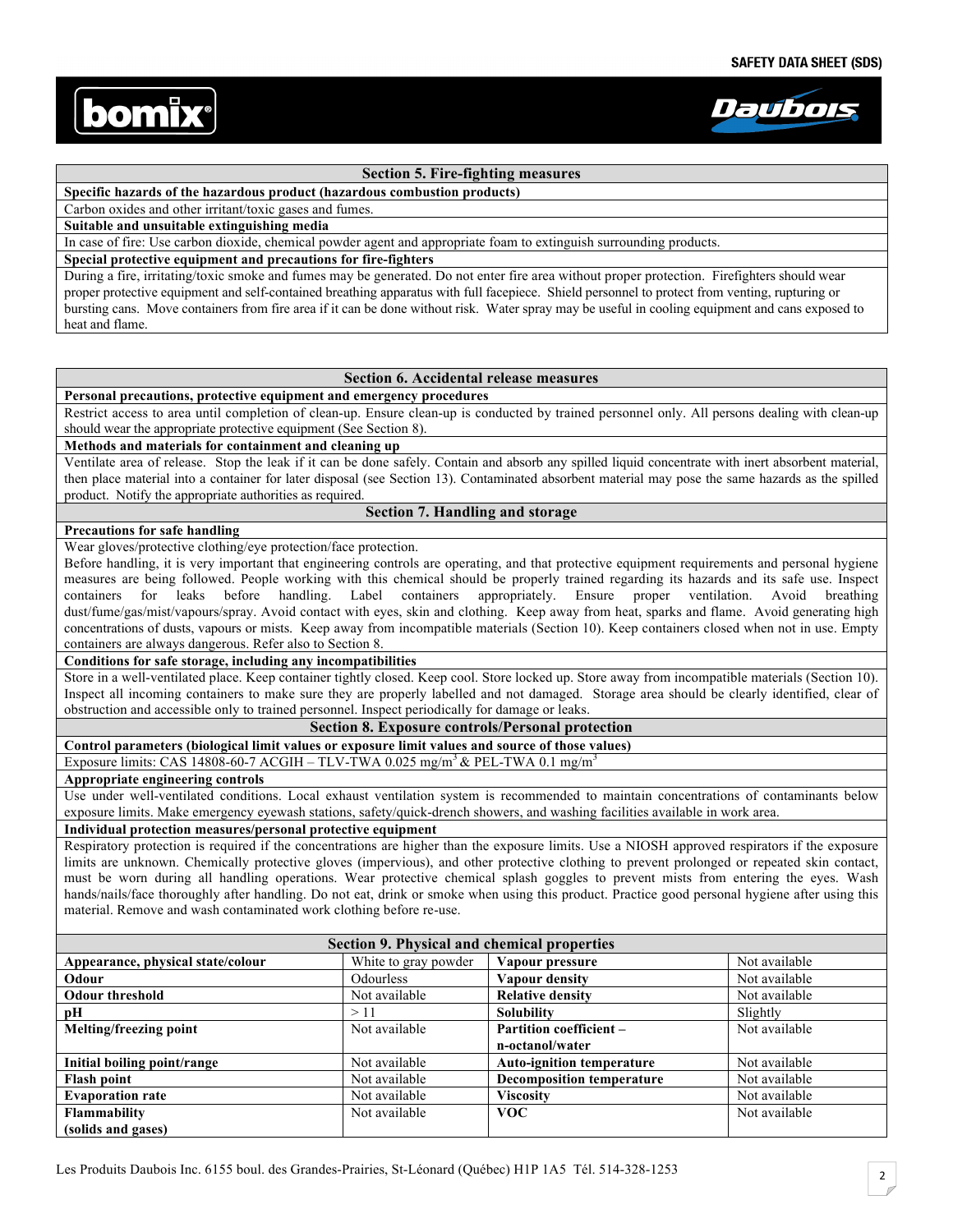



| Upper and lower flammability/explosive                                           | Not available | Other                                       | None known |
|----------------------------------------------------------------------------------|---------------|---------------------------------------------|------------|
| limits                                                                           |               |                                             |            |
|                                                                                  |               | <b>Section 10. Stability and reactivity</b> |            |
| Reactivity                                                                       |               |                                             |            |
| Does not react under the recommended storage and handling conditions prescribed. |               |                                             |            |
| <b>Chemical stability</b>                                                        |               |                                             |            |
| Stable under the recommended storage and handling conditions prescribed.         |               |                                             |            |
| <b>Possibility of hazardous reactions</b>                                        |               |                                             |            |
| None known.                                                                      |               |                                             |            |
| Conditions to avoid (static discharge, shock or vibration)                       |               |                                             |            |
| None known.                                                                      |               |                                             |            |
| Incompatible materials                                                           |               |                                             |            |
| Oxidizing materials; strong acids; some metals; etc.                             |               |                                             |            |
| <b>Hazardous decomposition products</b>                                          |               |                                             |            |
| None known                                                                       |               |                                             |            |

| Information on the likely routes of exposure (inhalation, ingestion, skin and eye contact)<br>When this product is humid or mixed with water – Causes severe skin burns and eye damage. May cause cancer. Causes damage to organs<br>(lungs) through prolonged or repeated exposure (inhalation).<br>Symptoms related to the physical, chemical and toxicological characteristics<br>Skin irritation, redness, stinging, pain; Eye irritation, redness, tearing.<br>Delayed and immediate effects (chronic effects from short-term and long-term exposure)<br>Skin Sensitization - No data available; Respiratory Sensitization - No data available; Germ Cell Mutagenicity - No data available;<br>Carcinogenicity - CAS 14808-60-7 is an ingredient listed by IARC, ACGIH, NTP or OSHA Reproductive Toxicity - No data available;<br>Specific Target Organ Toxicity — Single Exposure – No data available; Specific Target Organ Toxicity — Repeated Exposure – Possible;<br>Aspiration Hazard - No data available; Health Hazards Not Otherwise Classified - No data available.<br>Numerical measures of toxicity (ATE; $LD_{50}$ & $LC_{50}$ )<br>$LD_{50}$ Oral - Rat – None; $LC_{50}$ Inhalation - Rat - None 4 h; $LD_{50}$ Dermal - Rabbit - None<br>ATE not available in this document.<br><b>Section 12. Ecological information</b><br>Ecotoxicity (aquatic and terrestrial information)<br>No data available for the product. |                               | <b>Section 11. Toxicological information</b> |  |  |
|-------------------------------------------------------------------------------------------------------------------------------------------------------------------------------------------------------------------------------------------------------------------------------------------------------------------------------------------------------------------------------------------------------------------------------------------------------------------------------------------------------------------------------------------------------------------------------------------------------------------------------------------------------------------------------------------------------------------------------------------------------------------------------------------------------------------------------------------------------------------------------------------------------------------------------------------------------------------------------------------------------------------------------------------------------------------------------------------------------------------------------------------------------------------------------------------------------------------------------------------------------------------------------------------------------------------------------------------------------------------------------------------------------------------------------------------|-------------------------------|----------------------------------------------|--|--|
|                                                                                                                                                                                                                                                                                                                                                                                                                                                                                                                                                                                                                                                                                                                                                                                                                                                                                                                                                                                                                                                                                                                                                                                                                                                                                                                                                                                                                                           |                               |                                              |  |  |
|                                                                                                                                                                                                                                                                                                                                                                                                                                                                                                                                                                                                                                                                                                                                                                                                                                                                                                                                                                                                                                                                                                                                                                                                                                                                                                                                                                                                                                           |                               |                                              |  |  |
|                                                                                                                                                                                                                                                                                                                                                                                                                                                                                                                                                                                                                                                                                                                                                                                                                                                                                                                                                                                                                                                                                                                                                                                                                                                                                                                                                                                                                                           |                               |                                              |  |  |
|                                                                                                                                                                                                                                                                                                                                                                                                                                                                                                                                                                                                                                                                                                                                                                                                                                                                                                                                                                                                                                                                                                                                                                                                                                                                                                                                                                                                                                           |                               |                                              |  |  |
|                                                                                                                                                                                                                                                                                                                                                                                                                                                                                                                                                                                                                                                                                                                                                                                                                                                                                                                                                                                                                                                                                                                                                                                                                                                                                                                                                                                                                                           |                               |                                              |  |  |
|                                                                                                                                                                                                                                                                                                                                                                                                                                                                                                                                                                                                                                                                                                                                                                                                                                                                                                                                                                                                                                                                                                                                                                                                                                                                                                                                                                                                                                           |                               |                                              |  |  |
|                                                                                                                                                                                                                                                                                                                                                                                                                                                                                                                                                                                                                                                                                                                                                                                                                                                                                                                                                                                                                                                                                                                                                                                                                                                                                                                                                                                                                                           |                               |                                              |  |  |
|                                                                                                                                                                                                                                                                                                                                                                                                                                                                                                                                                                                                                                                                                                                                                                                                                                                                                                                                                                                                                                                                                                                                                                                                                                                                                                                                                                                                                                           |                               |                                              |  |  |
|                                                                                                                                                                                                                                                                                                                                                                                                                                                                                                                                                                                                                                                                                                                                                                                                                                                                                                                                                                                                                                                                                                                                                                                                                                                                                                                                                                                                                                           |                               |                                              |  |  |
|                                                                                                                                                                                                                                                                                                                                                                                                                                                                                                                                                                                                                                                                                                                                                                                                                                                                                                                                                                                                                                                                                                                                                                                                                                                                                                                                                                                                                                           |                               |                                              |  |  |
|                                                                                                                                                                                                                                                                                                                                                                                                                                                                                                                                                                                                                                                                                                                                                                                                                                                                                                                                                                                                                                                                                                                                                                                                                                                                                                                                                                                                                                           |                               |                                              |  |  |
|                                                                                                                                                                                                                                                                                                                                                                                                                                                                                                                                                                                                                                                                                                                                                                                                                                                                                                                                                                                                                                                                                                                                                                                                                                                                                                                                                                                                                                           |                               |                                              |  |  |
|                                                                                                                                                                                                                                                                                                                                                                                                                                                                                                                                                                                                                                                                                                                                                                                                                                                                                                                                                                                                                                                                                                                                                                                                                                                                                                                                                                                                                                           |                               |                                              |  |  |
|                                                                                                                                                                                                                                                                                                                                                                                                                                                                                                                                                                                                                                                                                                                                                                                                                                                                                                                                                                                                                                                                                                                                                                                                                                                                                                                                                                                                                                           | Persistence and degradability | No data available                            |  |  |
| <b>Bioaccumulative potential</b>                                                                                                                                                                                                                                                                                                                                                                                                                                                                                                                                                                                                                                                                                                                                                                                                                                                                                                                                                                                                                                                                                                                                                                                                                                                                                                                                                                                                          |                               | No bioaccumulation is to be expected.        |  |  |
| <b>Mobility</b> in soil<br>No data available                                                                                                                                                                                                                                                                                                                                                                                                                                                                                                                                                                                                                                                                                                                                                                                                                                                                                                                                                                                                                                                                                                                                                                                                                                                                                                                                                                                              |                               |                                              |  |  |
| Other adverse effects<br>No data available for the product.                                                                                                                                                                                                                                                                                                                                                                                                                                                                                                                                                                                                                                                                                                                                                                                                                                                                                                                                                                                                                                                                                                                                                                                                                                                                                                                                                                               |                               |                                              |  |  |
| <b>Section 13. Disposal considerations</b>                                                                                                                                                                                                                                                                                                                                                                                                                                                                                                                                                                                                                                                                                                                                                                                                                                                                                                                                                                                                                                                                                                                                                                                                                                                                                                                                                                                                |                               |                                              |  |  |
| Information on safe handling for disposal/methods of disposal/contaminated packaging                                                                                                                                                                                                                                                                                                                                                                                                                                                                                                                                                                                                                                                                                                                                                                                                                                                                                                                                                                                                                                                                                                                                                                                                                                                                                                                                                      |                               |                                              |  |  |
| Dispose of contents/container into safe container in accordance with local, regional or national regulations.                                                                                                                                                                                                                                                                                                                                                                                                                                                                                                                                                                                                                                                                                                                                                                                                                                                                                                                                                                                                                                                                                                                                                                                                                                                                                                                             |                               |                                              |  |  |
| <b>Section 14. Transport information</b>                                                                                                                                                                                                                                                                                                                                                                                                                                                                                                                                                                                                                                                                                                                                                                                                                                                                                                                                                                                                                                                                                                                                                                                                                                                                                                                                                                                                  |                               |                                              |  |  |
| UN number; Proper shipping name; Class(es); Packing group (PG) of the TDG/49 CFR Regulations                                                                                                                                                                                                                                                                                                                                                                                                                                                                                                                                                                                                                                                                                                                                                                                                                                                                                                                                                                                                                                                                                                                                                                                                                                                                                                                                              |                               |                                              |  |  |
| <b>NOT REGULATED</b>                                                                                                                                                                                                                                                                                                                                                                                                                                                                                                                                                                                                                                                                                                                                                                                                                                                                                                                                                                                                                                                                                                                                                                                                                                                                                                                                                                                                                      |                               |                                              |  |  |
| UN number; Proper shipping name; Class(es); Packing group (PG) of the IMDG (maritime)                                                                                                                                                                                                                                                                                                                                                                                                                                                                                                                                                                                                                                                                                                                                                                                                                                                                                                                                                                                                                                                                                                                                                                                                                                                                                                                                                     |                               |                                              |  |  |
| <b>NOT REGULATED</b>                                                                                                                                                                                                                                                                                                                                                                                                                                                                                                                                                                                                                                                                                                                                                                                                                                                                                                                                                                                                                                                                                                                                                                                                                                                                                                                                                                                                                      |                               |                                              |  |  |
| UN number; Proper shipping name; Class(es); Packing group (PG) of the IATA (air)                                                                                                                                                                                                                                                                                                                                                                                                                                                                                                                                                                                                                                                                                                                                                                                                                                                                                                                                                                                                                                                                                                                                                                                                                                                                                                                                                          |                               |                                              |  |  |
| <b>NOT REGULATED</b>                                                                                                                                                                                                                                                                                                                                                                                                                                                                                                                                                                                                                                                                                                                                                                                                                                                                                                                                                                                                                                                                                                                                                                                                                                                                                                                                                                                                                      |                               |                                              |  |  |
| Special precautions (transport/conveyance)<br>None                                                                                                                                                                                                                                                                                                                                                                                                                                                                                                                                                                                                                                                                                                                                                                                                                                                                                                                                                                                                                                                                                                                                                                                                                                                                                                                                                                                        |                               |                                              |  |  |
| <b>Environmental hazards (IMDG or other)</b><br>None                                                                                                                                                                                                                                                                                                                                                                                                                                                                                                                                                                                                                                                                                                                                                                                                                                                                                                                                                                                                                                                                                                                                                                                                                                                                                                                                                                                      |                               |                                              |  |  |
| Bulk transport (usually more than 450 L in capacity)<br>Possible                                                                                                                                                                                                                                                                                                                                                                                                                                                                                                                                                                                                                                                                                                                                                                                                                                                                                                                                                                                                                                                                                                                                                                                                                                                                                                                                                                          |                               |                                              |  |  |
| <b>Section 15. Regulatory information</b>                                                                                                                                                                                                                                                                                                                                                                                                                                                                                                                                                                                                                                                                                                                                                                                                                                                                                                                                                                                                                                                                                                                                                                                                                                                                                                                                                                                                 |                               |                                              |  |  |
| Refer to Section 2 for the appropriate classification. This product has been classified in<br>Safety/health Canadian regulations specifics                                                                                                                                                                                                                                                                                                                                                                                                                                                                                                                                                                                                                                                                                                                                                                                                                                                                                                                                                                                                                                                                                                                                                                                                                                                                                                |                               |                                              |  |  |
| accordance with the hazard criteria of the Hazardous Products Regulations (HPR).                                                                                                                                                                                                                                                                                                                                                                                                                                                                                                                                                                                                                                                                                                                                                                                                                                                                                                                                                                                                                                                                                                                                                                                                                                                                                                                                                          |                               |                                              |  |  |
| Refer to Section 3 for ingredient(s) of the DSL<br><b>Environmental Canadian regulations specifics</b>                                                                                                                                                                                                                                                                                                                                                                                                                                                                                                                                                                                                                                                                                                                                                                                                                                                                                                                                                                                                                                                                                                                                                                                                                                                                                                                                    |                               |                                              |  |  |
| Safety/health/environmental outside regulations specifics                                                                                                                                                                                                                                                                                                                                                                                                                                                                                                                                                                                                                                                                                                                                                                                                                                                                                                                                                                                                                                                                                                                                                                                                                                                                                                                                                                                 |                               |                                              |  |  |
| United States OSHA information: This product is regulated according to OSHA (29 CFR).                                                                                                                                                                                                                                                                                                                                                                                                                                                                                                                                                                                                                                                                                                                                                                                                                                                                                                                                                                                                                                                                                                                                                                                                                                                                                                                                                     |                               |                                              |  |  |